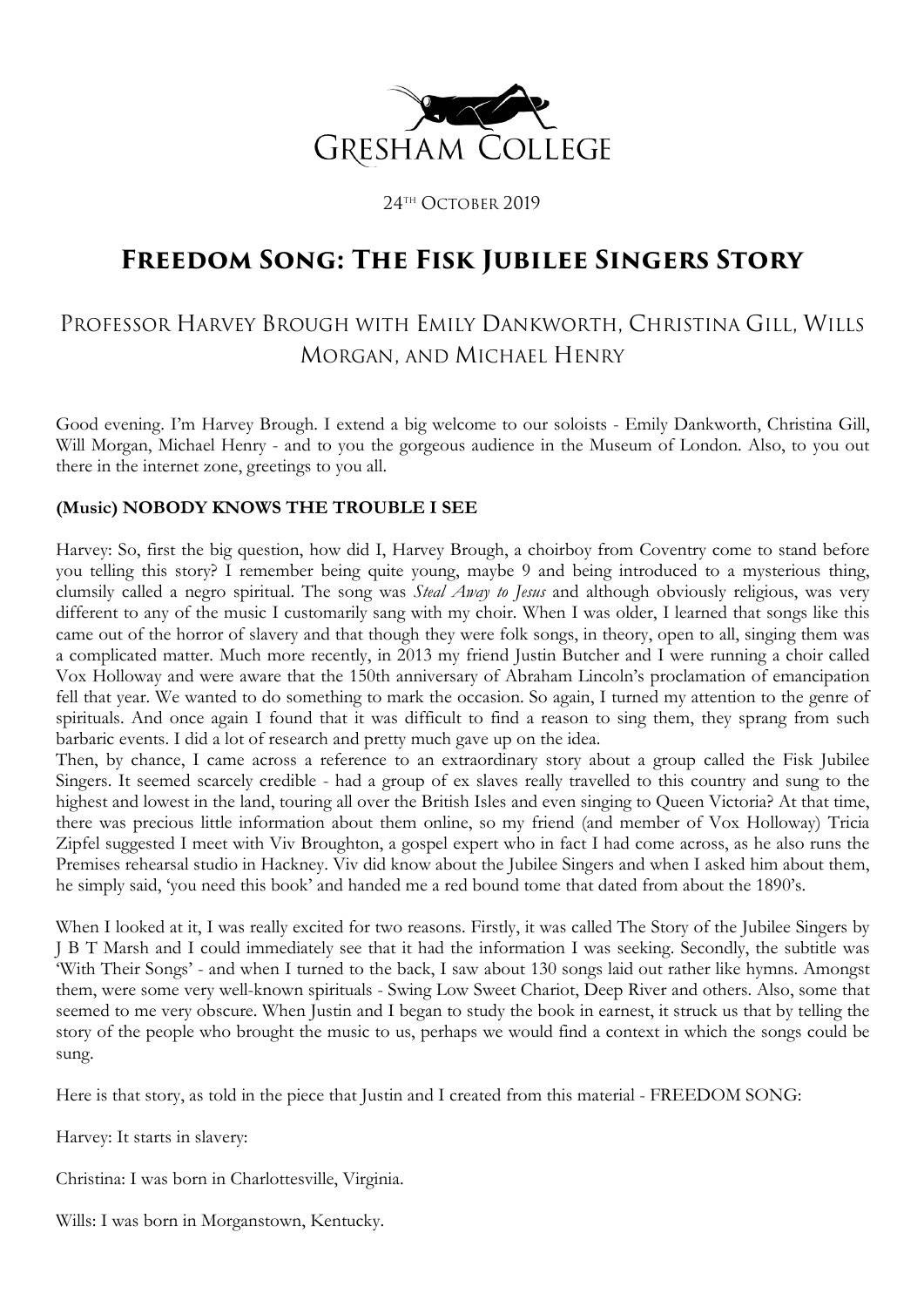

Emily: I was born and raised in Linn County, Tennessee.

Mike: I was born way down in Alabamy, at that place name Notasulga Christina: I was born in Black River, L'isiana.

Wills: I was born on Massa Toler's plantation, down in ol' Virginia, near Lynchburg, in Campbell County.

Emily: I don't know where I bin born. Nobody never did tell me.

ALL: We was born slaves

# **(Music) CHORUS NOBODY KNOWS THE TROUBLE I SEE**

Emily: Lord, my white folks was rich, they had's many as five or six hundred niggers, men, women an' chillun'.

Mike: In my daddy's time, an' all along my mama's time, that's when they chain the coloured people an' cut them all to pieces with cat o' nine tails an' sprinkled salt an' pepper on them.

# **(Music) BROTHERS WON'T YOU PRAY FOR ME**

Christina: The times I hate mos' was pickin' cotton when the frost was on the bolls. My hands git sore and crack open an' bleed.

Mike: Night never comed out, wit' you had nothin' to do. Time to cut tobacca, if they want you to cut all night long out in the field, you cut. It didn' matter 'bout you tired. You 'fraid to say you tired.

Emily: A white man would ride back an' forth an' about with spurs an' a whip, an' you better not look up from yo' work.

# **(Music) SISTERS WON'T YOU PRAY FOR ME**

Mike: We had real bad eatin', bread, meat, water, an' they fed it t'us in a trough, jes' like the hogs.

Emily: They'd sell us like they sell horses an' cows an' hogs. Have a auction bench, an' bid on you jes' same as you biddin' on cattle. They'd have a regular sale every month, at the court house. An' git two hun'erd dollar, hun'erd dollar, five hun'erd dollar.

Mike: Slavery was the worst days was ever seed in the world. An' I got the scars on my ol' body to show to this day. I seed worse than what happen to me.

Emily: What I hated mos' was when they beat me an' I didn' know what they beat me for, an' I hated they strippin' me naked as the day I was born.

Christina: Solomon the overseer beat them with a big whip an' massa look on. They cut the flesh most to the bones and some they never got up again.

Wills: Some o' the people I belonged to was in the Ku Klux Klan, an' I use to see 'em turn out. They went round whippin' niggers. They git young girls an' strip 'em stark naked, an' put 'em 'cross barrels, an' whip 'em till the blood run out o' them, an' then they put salt in the raw parts.

Harvey: The piece continues with a short account of the American Civil War with a representation of a battle between two tunes, Dixieland and John Brown. This section finishes with Abraham Lincoln's declaration: "I,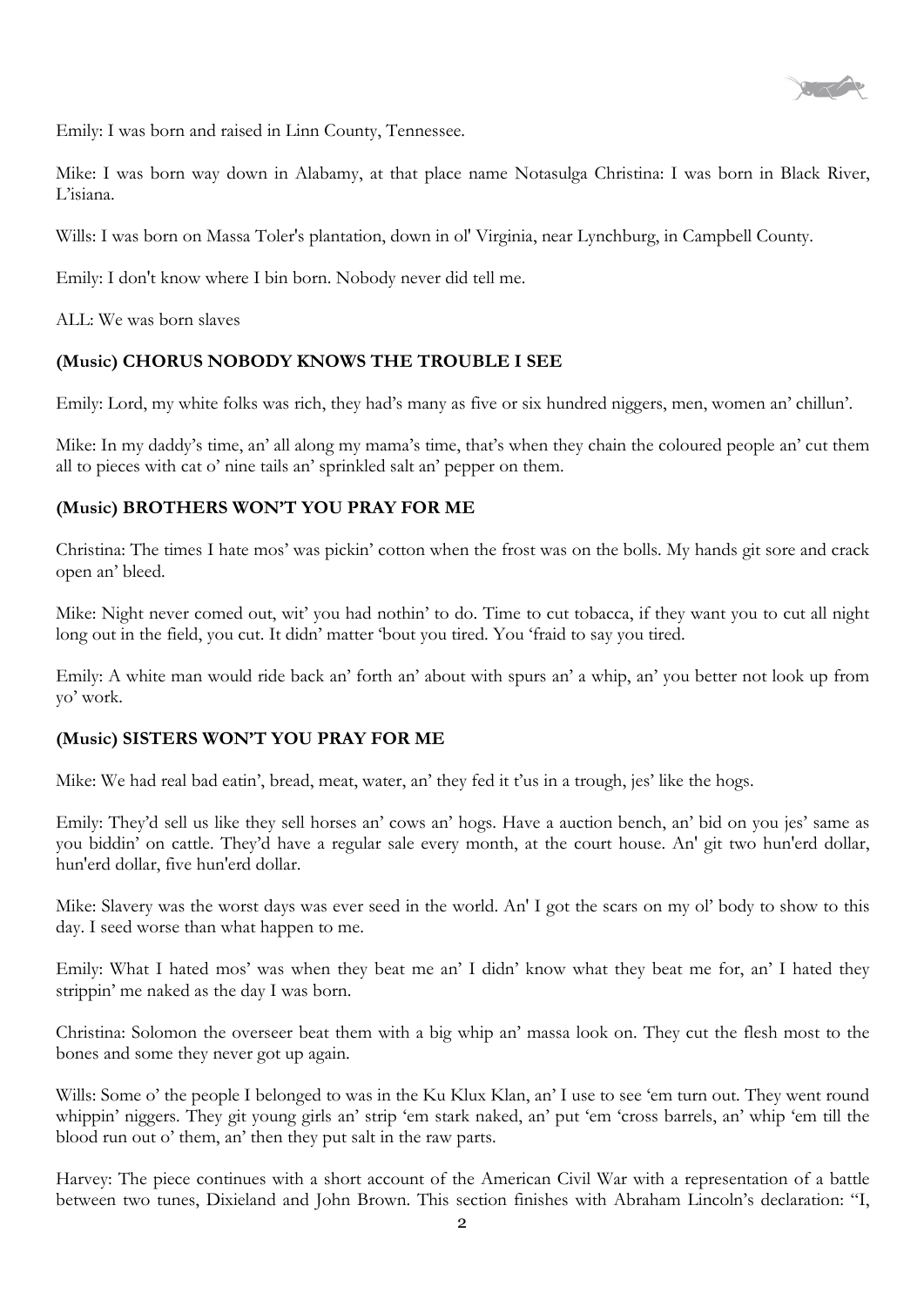

Abraham Lincoln, President of the United States of America, and Commander-in-Chief of the Army and Navy thereof, do hereby proclaim and declare that … on the first day of January in the year of our Lord, one thousand eight hundred and sixty-three, all persons held as slaves within any State, shall be then, thenceforward, and forever free…"

## **(Music) FISK UNIVERISTY FIRST BUILDING SONG – WOKE UP THIS MORNING**

Harvey: On January 9th, six months after the last shot was fired in the Civil War, the Fisk University opened for classes in Nashville Tennessee. A permanent university for the higher education of the freed people.

Wills: The Fisk University was founded on faith.

Christina: And precious little else.

Harvey: The founders faced a terrible struggle in their quest to establish an educational foundation. Nashville, where they began to build Fisk University was the dark heart of the slavery in the South, they struggled to find and afford land. All the odds were stacked against them, but they persevered and bought the lease on an old hospital barracks of the Union Army. A ramshackle University began to take shape, but the campus buildings, cheaply and hastily constructed soon fell into decay. How could funds for a new building be found?

#### **George White**

Christina: Enter a remarkable man, George White, who was indeed a white man.

Mike: George White, blacksmith's son from New York

Emily: Former schoolteacher

Wills: Veteran of the bloody battles of Gettysburg and Chancellorsville

Harvey: He was the treasurer of the new University but had a feeling for music which led him to form a choir, singing music that at the time was considered suitable.

## **(Music) I'M A GOING TO SING**

In Spring 1867, the group gave its first public concert. Perhaps they could raise funds. by singing songs pleasing to a predominantly white audience?

## **(Music) THE SINGERS OF FISK UNIVERSITY - LILY OF THE VALLEY**

Mike: The concert was a great success!

Wills: A great success financially

Christina: A leadin' daily newspaper interpreted the concert as "evidence that the negro was susceptible of education"

## **(Music) WHAT KIND OF SHOES ARE THOSE YOU WEAR**

Harvey: Three years later, the singers gave a magnificent rendition of that fine cantata, "Esther - The Beautiful Queen", by Mr. W.B. Bradbury, to a large and delighted assembly. They went on to Memphis -

Emily: where we filled the opera house to burstin'!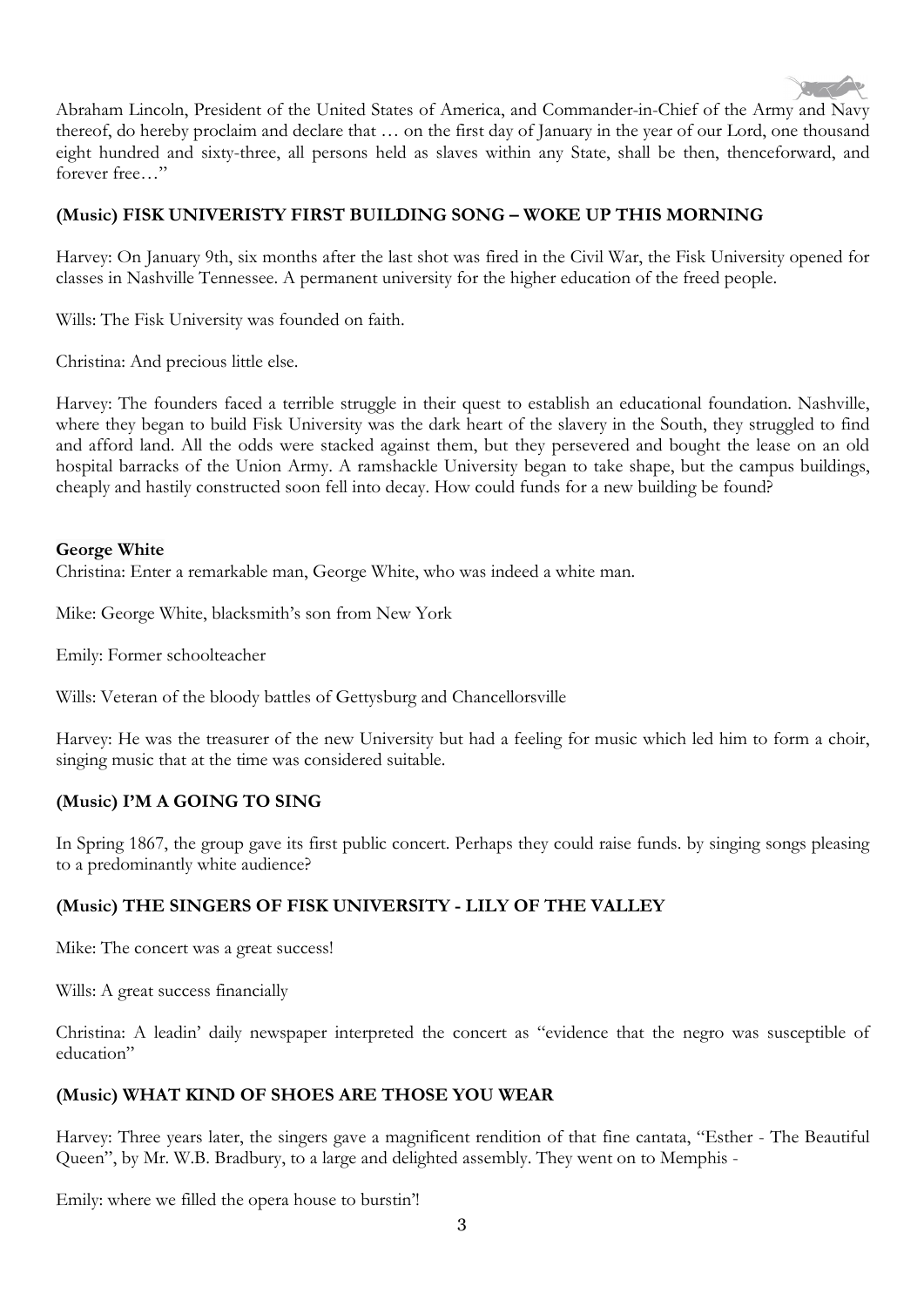

Christina: - then south to Chattanooga

Mike: - where the audience cheered us to the echo -

Harvey: At about this time the National Teachers' Association of the United States held its annual convention in Nashville -

Christina: - and we was to sing at the openin' convocation!

Mike: - to the great disgust of some -

Wills: - who were profoundly indignant that "the dam' niggers could not be kept in their own places" -

Emily: But we turned out so popular, they asked us to sing at every session!

## **(Music) THESE SHOES I WEAR ARE GOSPEL SHOES**

Harvey: So far so good, the singers from Fisk had taken their first tentative steps into performing - but then something remarkable happened:

Wills: One of the singers, Miss Ella Sheppard Emily: That's me -

Wills: led a small group of students to the office of the Fisk Principal and with some air of mystery they asked Principal Spence to lock the door and draw the curtains…and then…

## **(Music) STEAL AWAY INTRO UNDER DIALOGUE**

Harvey: as if disclosing some shameful secret, they sang to him some of the old-time religious slave songs, long since known as Jubilee Songs.

## **(Music) ELLA SHEPPARD - STEAL AWAY**

Emily: The songs of sorrow…o' the plantation…of slavery. We never sang those songs to anyone but ourselves. They was sacred to our parents, sacred an' secret, melodies o' sufferin'…of anguish…an' a fierce hope o' freedom. Many times we use to sit together, jes' sit on the floor and sing t'each other softly…

## **(Music) STEAL AWAY - MY LORD HE CALLS ME**

Emily: We never dream o' singing these songs in public. We was free now. Why should we sing the slave songs of our people's sufferin' fer the entertainment of white folks?

Emily: At Mr White's behest, I started to transcribe the secret songs o' the plantation . . . Steal Away, Swing Low Sweet Chariot…

Christina: Go Down Moses, Deep River!

And, guided by George While they did start singing them in public. The reaction was huge: A review in Tonic Sol-fa Magazine said: *The singers began with their signature piece: Steal away… 'The first chords came floating on our senses like gentle fairy music and they were followed by the unison of the phrase 'Steal away to Jesus' delivered with exquisite precision of time and accent; then came the soft chords and bold unison again, followed by the touching, throbbing cadence 'I hain't got long to stay here' like whispering to the soul.*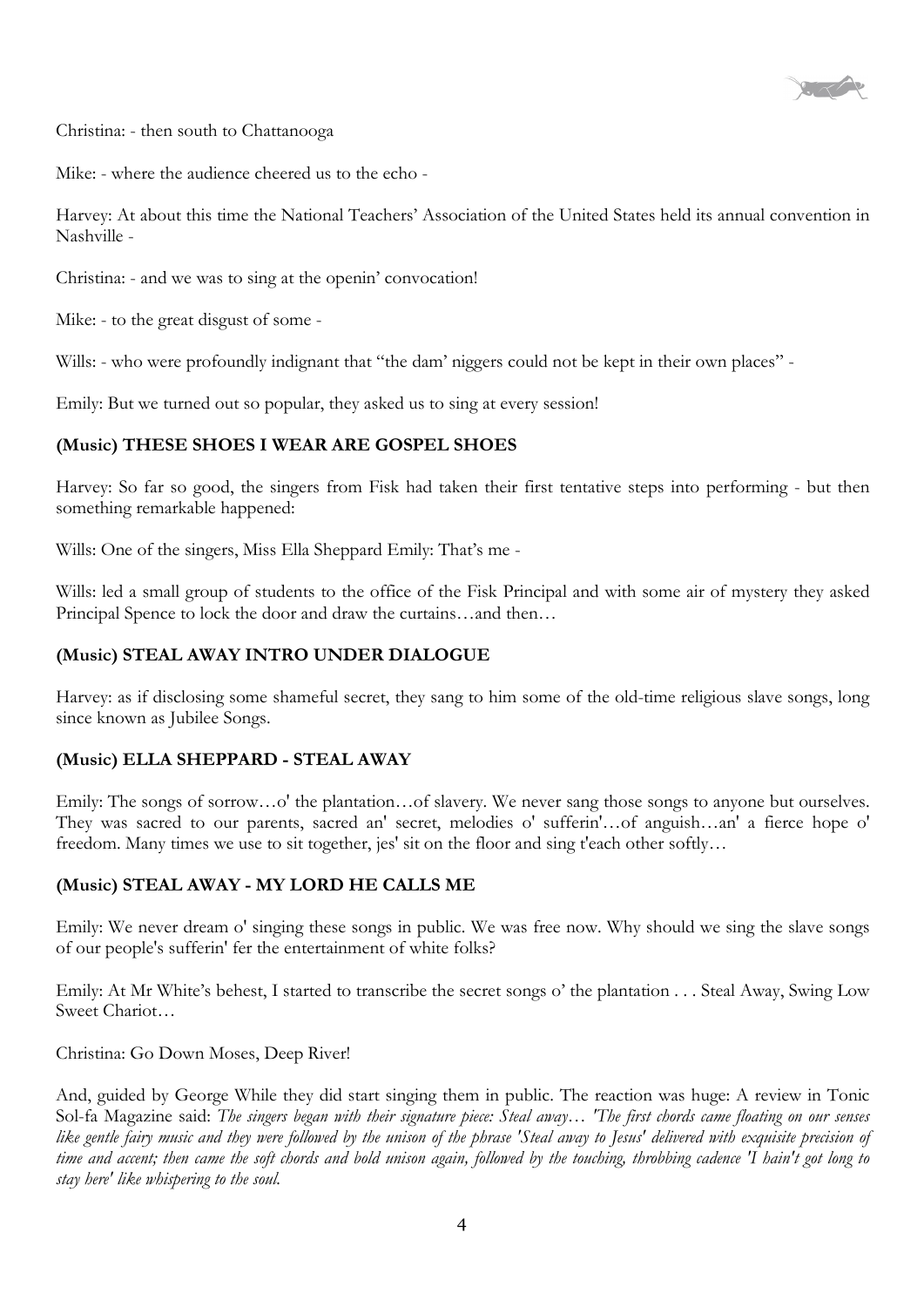

#### **Fisk Quartet**

There are no recordings of the original Fisk Singers. But, a second, smaller group was formed some 20 years later - a male quartet led by John Work II and they were recorded between 1909 and 1916.

I'll play a short extract - a spiritual – 'In Bright Mansions Above'. As you will hear, it's quite restrained definitely a spiritual sound, not full on Gospel, which came much later.

But it has a fervency and a latent passion which must have sounded remarkable to people hearing it 120 years ago and give us an idea of how the original Fisk Singers might have sounded.

#### **(Music) BRIGHT MANSIONS ABOVE**

#### **Portrait of George White**

Harvey: The relationship of George White (a white man) to his singers (all who had been slaves or suffered directly from the consequences of slavery) is almost impossible to imagine now.

Emily: But he was obviously a very good man, who had fought a war to set slaves free. He hatched the idea of taking a group on the road, to raise the much-needed funds to continue the construction of Fisk University.

Christina: This was courageous - at this point he had no support, indeed rather more the disapproval of his superiors at the University. No funds were available for such a daring plan - a group of ex slaves going on tour to perform to who knows who? So, to make it happen he mortgaged his own house and the group of singers tentatively set out on a concert tour of the South.

Wills: They suffered terrible discrimination (they were turned away from countless hotels) and hardship (they couldn't even afford overcoats to protect them from the cold)

Mike: but little by little, they began to find an audience for their music, including some of the songs of sorrow. They continued their tour through the South.

## **(Music) THE GOSPEL TRAIN IS COMING**

Harvey: They arrived in Cinncinati, Ohio, on October 7th, 1871. George White with eleven singing students of Fisk University.

Christina: Ella Sheppard, Maggie L. Porter an' Jennie Jackson - s'pranners;

Emily: Minnie Tate, Eliza Walker an' Phoebe J. Anderson - c'ntralters;

Wills: Thomas Rutling an' Benjamin M. Holmes - tenors;

Mike: an' Greene Evans, Isaac P. Dickerson an' Big George Wells on the bass.

Harvey: And as governess to the young ladies, Miss Wells, Principal of the American Missionary Association School of Athens, Alabama. Thirteen persons in all -

## **(Music) WE SHALL WALK THROUGH THE VALLEY**

Christina: At the start of our travels, we sang in the two churches of Cincinatti. Full audiences greeted us with appreciation, but the donations were few…

Mike: for it was on that Sunday and Monday, that the great Chicago Fire of 1871 swept away the houses of one hundred thousand people.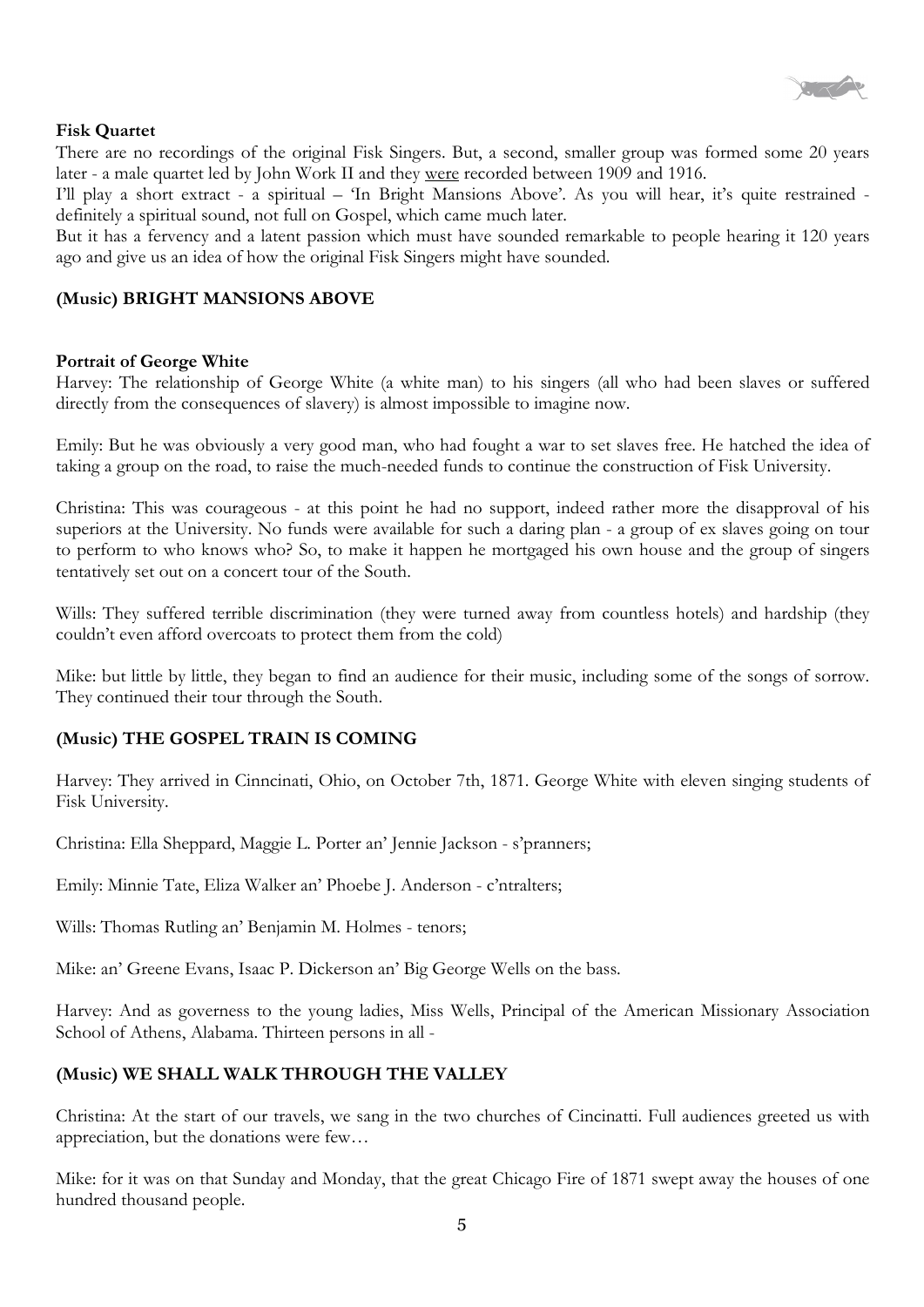

Wills: In Ohio, as everywhere else, people could scarcely think or talk about anythin' except the fire.

Mike: Collections for the victims were set up in every town and city of every state. There could not have been a week less favourable in which to commence our work.

Christina: We decided to give the proceeds of the first paid concert - Wills: - something less than fifty dollars - Mike: to the Chicago Relief Fund

#### **(Music) WE SHALL WALK THROUGH THE VALLEY - sung**

Wills: In the next town, Chillicothe, we were turned away from the main hotel on account of our colour.

Mike: At the second hotel, the story was the same: "No admittance to negroes."

Emily: At the third hotel, the landlord gave us his own bedroom as a parlour -

Wills: - and served up our meals in private, otherwise all his guests would'a' up an' left, he said.

#### **(Music) THERE WILL BE NO SORROW THERE – sung**

Harvey: Unexpected as it was and painful to endure, it seemed it was to be a part of the singers' mission to break down this odious and cruel colour prejudice.

Their struggles in America's South, nearly broke the spirit of the group. But lead by George White's extraordinary zeal, they began to change the hearts and minds of their audiences - and as importantly, began to break even on the considerable costs of touring with a sizeable group.

Emily: At this time Mr. White was preoccupied with how to promote the group. They were billed as Negro Minstrels or other demeaning names.

In Columbus, after an anxious and almost sleepless night, a name for the group presented itself - "The Jubilee Singers".

Christina: The 'Year of Jubilee' was in the Bible, when all the captives were set free –

Mike: When we was slaves, we use to pray for the Year of Jubilee to come -

Wills: an' it had come at last - an' we were witnesses to its advent. Mike: We *were* the Jubilee Singers.

Wills: An' thinking up that name was the best night's work he ever did.

Harvey: Next they began to tour the North of America, where they began to find real success and fame while still experiencing some discrimination along the way. Even the favourable reviews that they received still saw them as something of a novelty act:

The New York Tribune said: 'The wild melodies of these emancipated slaves touched the fount of tears - and grey-haired men wept like little children. We have long enough had its caricature in corked faces; our people can now listen to the genuine soul music of the slave cabins!' Slowly but steadily though, they began to find real success.

Mike: Boston, Massachusetts, Rhode Island, Maine, New Hampshire, Vermont, on and on… and in New York we were sponsored by the famous preacher Henry Ward Beecher.

Christina: He proclaimed: Folks can't live on air. Though they sing like nightingales, they need more to eat than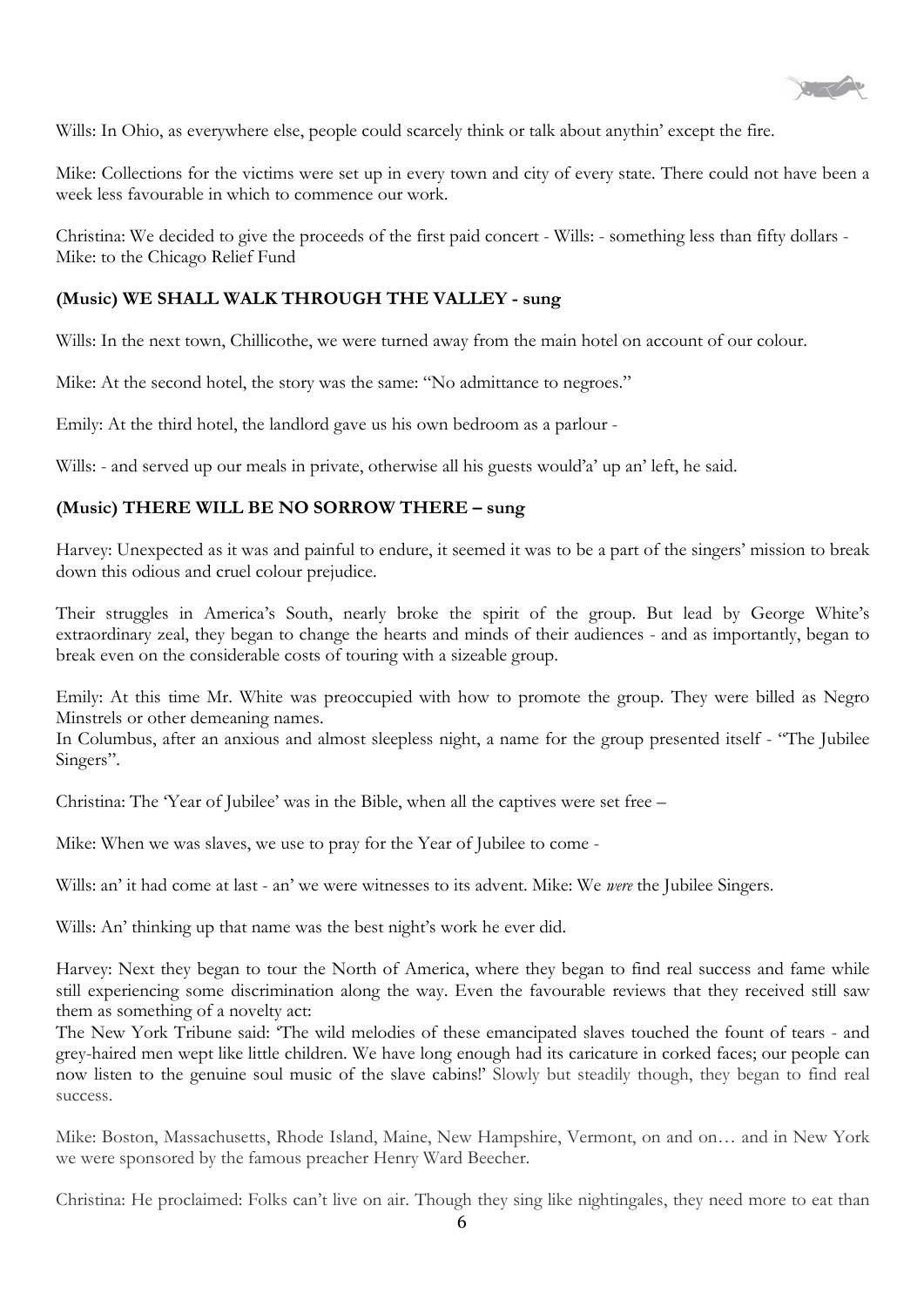

nightingales do. Next week the Jubilee Singers shall give a concert in my church and the congregation shall endow them with a lavish benefit.

Wills: The concert in Plymouth Church was thronged - and we were the heroes of the hour!!

Harvey: They closed their first season with a final night in Troy, New York and set off home to Nashville with the astonishing sum of twenty thousand dollars raised for the Fisk University - in today's money nearly four hundred thousand dollars!

#### **Mark Twain**

Christina: It was Mr. Mark Twain who first proposed that the Jubilee Singers should travel to England -

Emily: (slyly) - once the foremost slave-tradin' nation of the world!

Harvey: Mark Twain wrote to his friend the Earl of Shaftesbury, that renowned Christian philanthropist and reformer, to arrange matters.

Wills: - and so it was that in May 1873.

Christina: - less than two years after we first set out from Nashville.

## **Fisk Jubilee Singers' 1st Trip to Britain**

Emily: we found ourselves in London, at Willis's Rooms

Mike: - givin' a concert to a private audience of the highest in the land Emily: Lords and Ladies, members of Parliament

Christina: - clergymen, newspaper editors -

Emily: - everyone invited personally by Lord Shaftesbury hisself!

Harvey: The Singers carried the audience by storm! Congratulations were lavished upon them, and the Duke and Duchess of Argyll, beseeched them most solicitously to visit them the next day at Argyll Lodge.

Emily: Imagine our surprise and delight to learn, that Her Majesty the Queen of England was expected soon! Her request - was for us to sing, "Steal Away to Jesus".

Harvey: Who could have imagined, that day at Fisk when young Miss Ella Sheppard first sang Steal Away to Principal Spence, behind closed doors, with curtains drawn, that one day she'd be singin' it before the Queen of England?

## **(Music) STEAL AWAY II – GREEN TREES A'BENDIN'**

#### **Fisk Jubilee Singers perform for Queen Victoria**

Harvey: There was great irony in this, since Britain was indeed the most enthusiastic slaving trading nation, but the Jubilee Singers were treated with great respect and admiration wherever they sang here.

Emily: Over the next three months, we was invited to sing everywhere!

Wills: In Westminster Abbey and the Crystal Palace,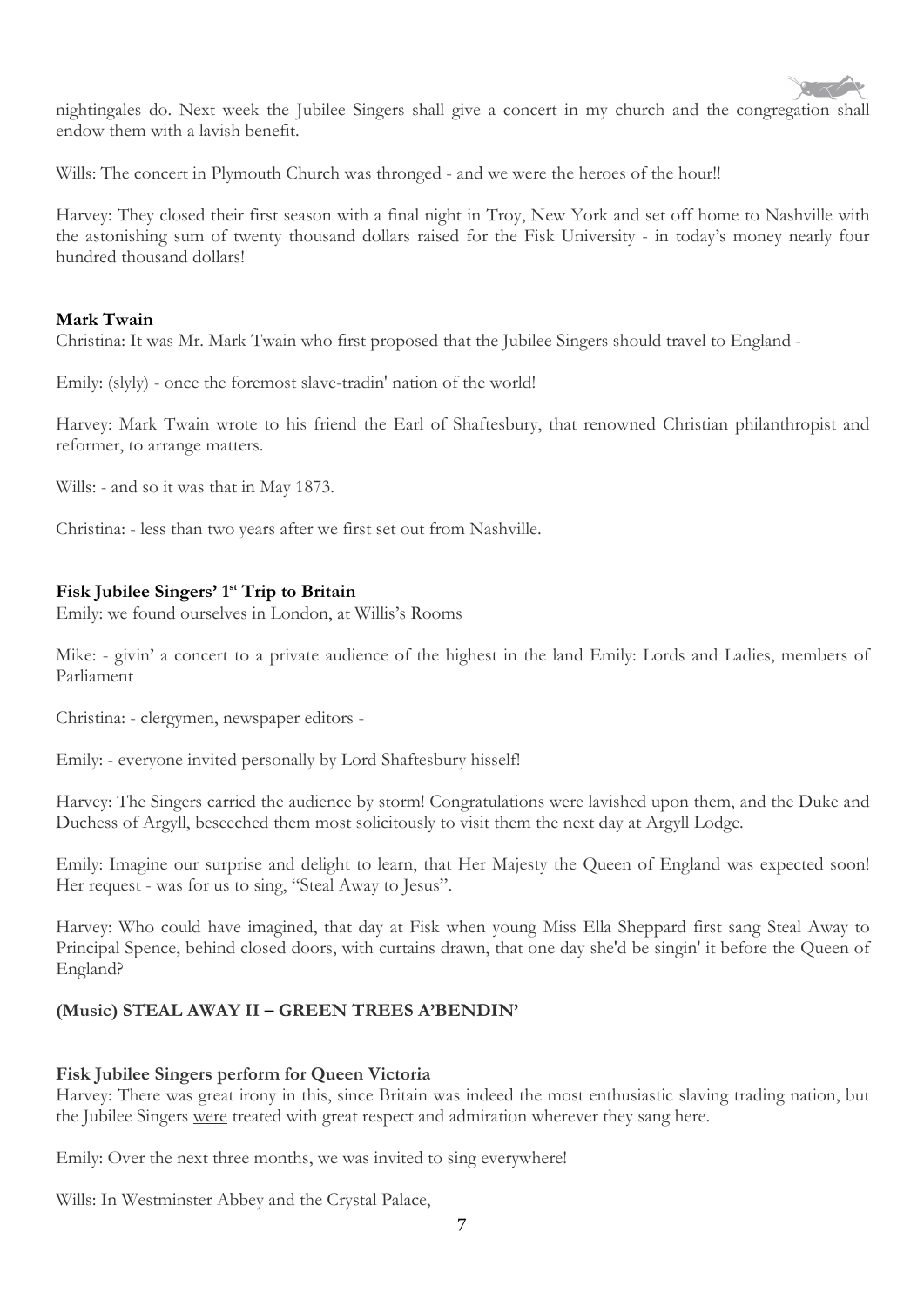

Emily: In schools, universities, hospitals and soup-kitchens,

Harvey: They did scores of concerts in the years 1876 - 87 in England, Scotland and Ireland, visiting most of the major cities, but also much smaller places - They did scores of concerts in the years 1876 - 87 in England, Scotland and Ireland, visiting most of the major cities, but also much smaller places...

Emily: Saffron Walden!

Wills: Grimsby!

Harvey: They even holidayed for 6 weeks in Scarborough, which must have been a challenge in spite of its billing as 'The Queen of Watering Places' They still struggled with finances, as the costs of touring were great and as they became more and more famous, some of the pitfalls of notoriety affected them. There were arguments within the group and arguments with the management - they began to demand proper fees for their work. There was even when, they reached Europe, an affair within the group involving one of the married members, pretty scandalous stuff which contrasted with the dignified way they conducted themselves most of the time.

But I think Britain can be proud of the reception that the Jubilee Singers were given here. Only 20 years previously they had been suffering the effects of slavery, but now they were established stars and played to huge audiences all over the country.

Christina: We sang for Prime Minister Gladstone twice! The second occasion was when he invited us to breakfast with him and his family. . .

Mike: He was captivated by their singing 'it was not the music alone; their eyes flashed, their countenances told of reverence and joy and gratitude to God!

Harvey: This is Emma Sheppard's story; in FREEDOM SONG we imagine her telling it to the assembled Lords and Ladies:

Emily: My father was a slave, my mother was a slave, and I was born on a plantation, a frail an' skinny little baby slave. I was like to die, but I didn'. When I was around three, the mistress come to my mama an' say, "Sarah, you are an insolent girl. I'm gonna sell you down the river to Mississippi. But I will keep your little daughter Ella here with me." Well, my mama decided to throw herself off the cliff into the Cumberland River, an' me too. She was stumblin' down the dusty river road, draggin' me behind her, but an old black woman saw her face, an' she jes' knew what my mama had in mind. She put her hand on mama's shoulder an' she said, "Now, don't you do it, honey. You gotta wait - wait till the chariot o' the Lord swing low. God's got great work fer this li'l chile to do. She gonna stand before kings and queens! Honey, don't go to the river!" So, Mama took me back to our li'l cabin, an' she held me in her arms all that night, an' she sang to me, till they came to take her away:

## **(Music) SWING LOW**

Wills: On June 11th, 1873, the Hackney Gazette announced that the 'marvellous and heart- stirring melodies' of the Jubilee Singers could be heard that night at the Down's Chapel, Hackney Downs, Clapton.

Mike: Tickets may be obtained of Mr Surman, family grocer, corner of Lea Bridge Road - Wills: And at the offices of this newspaper.

Christina: Then we was invited to sing at Dr Thomas Barnardo's East End Juvenile Mission at the Ragged School in Hope Place, Hackney - where Mr John Newman, the manager of the Mission, felt that 'such singin' from the soul should not be forgotten . . .

Harvey: Mr Newman speedily set to work to teach the children of the Mission the songs of the Jubilee Singers -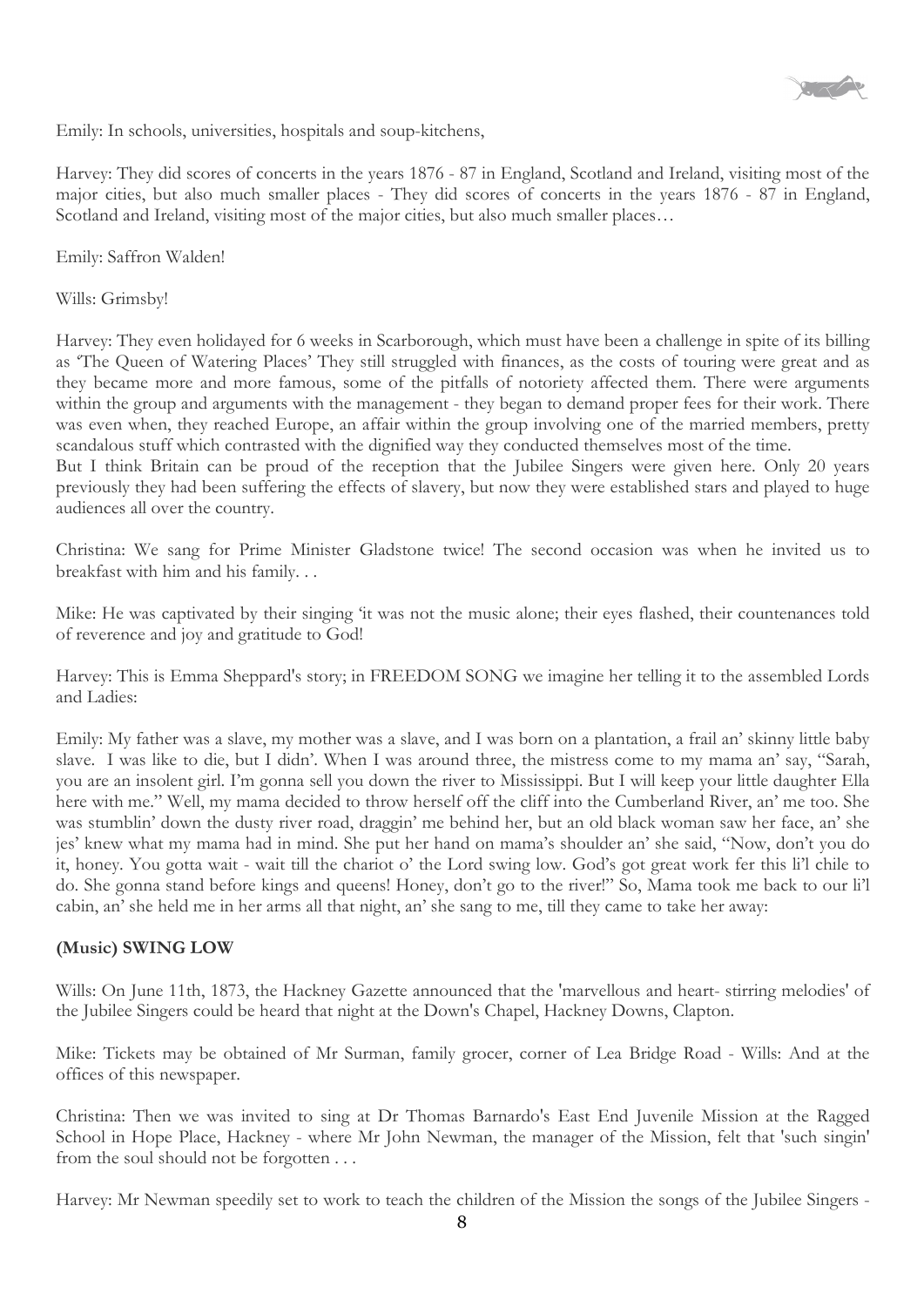

and a new choir was born - the East London Jubilee Singers of Hackney!

## **(Music) I'M SOMETIMES UP AND SOMETIMES DOWN - sung**

## **Jubilee Hall**

Harvey: And as they began in London, so they continued - in city after city throughout Britain and Ireland, country after country, carrying all before them. On to the great courts and capitals of Europe, and on to the Orient, to the palaces of India and Japan, and the churches and city halls of Australia, winning great renown and great endowment for Fisk University, assuring its legacy to posterity. These tours raised an estimated \$150,000 for the university, funds used to construct Fisk's first permanent building. Named Jubilee Hall, the building still stands and is used today as dormitory accommodation for students. The beautiful Victorian Gothic building houses a floor-to-ceiling portrait of the original Jubilee Singers, commissioned by Queen Victoria during the 1873 tour as a gift from England to Fisk.

## **Freedom Song Hackney Empire – March 2019**

Harvey: FREEDOM SONG is a full-length piece in two halves, telling the Fisk Jubilee Singers story - you're just heard some of that story. The piece goes on to question how we should react to it and how the struggle for equal rights that the Jubilees started over 150 years ago was taken forward by the civil rights movements in the 2oth century. It also looks at the uncomfortable truth that slavery is still with us.

Wills: 155 years ago, when Abraham Lincoln made the declaration of emancipation, there were 4 million people of African Origin in slavery in the United States.

Christina: Today, there are an estimated 46 million people trapped in slavery across the globe. The modern slave trade is one of the fastest growing industries in the world today, representing 150 billion dollars a year in illegal profits.

Harvey: So, it was hard to finish the piece on a bright and happy note as slavery hasn't truly been abolished. One reason why we wanted to tell the Jubilee's story was that their treatment in Britain was respectful and full of admiration for them as singers and as human beings, even though this country was deeply involved in the Transatlantic slave trade for for nearly 250 years, from the time of Elizabeth the First until Britain's abolition of slavery in 1807.

During that time British ships carried an estimated 3.4 million enslaved Africans to the Americas.

It's not possible to walk anywhere in this country without being implicated in this - all the big cities, Liverpool, Bristol, London, Glasgow - everywhere is built with the profits of the slave trade.

David Olusoga, the learned writer in these matters, whom I'm honoured to stand alongside in this series of lectures, writes that black history of this country must be taken seriously and become mainstream. I think that has to come from all sides. And it seems to me that we have a story here that all of us, black and white can learn from. Furthermore, it is a story that is hardly known in this country: it's becoming better known now as more material keeps appearing, but, when I worked with the Hackney Empire Community Choir who sang with us in our performance last March at the Hackney Empire, I asked who of them had heard of the story - not one had, even though many of them sing with gospel choirs regularly.

*FREEDOM SONG* concludes with songs about the importance of Freedom for all. We will finish with Roll, Jordan Roll, one of the Spirituals from the Fisk Jubilee Book that I was given.

Thank you for listening, I thank our wonderful soloists Emily Dankworth, Christina Gill, Wills Morgan and Michael Henry for telling the story with me.

And I thank Justin Butcher for creating the piece with me.

If you like the sound of *FREEDOM SONG*, come and see a complete performance at the Hackney Empire on Sunday March 29th next year. Or do look out for the recording which we will produce before Christmas (!).

## **(Music) COST OF FREEDOM**